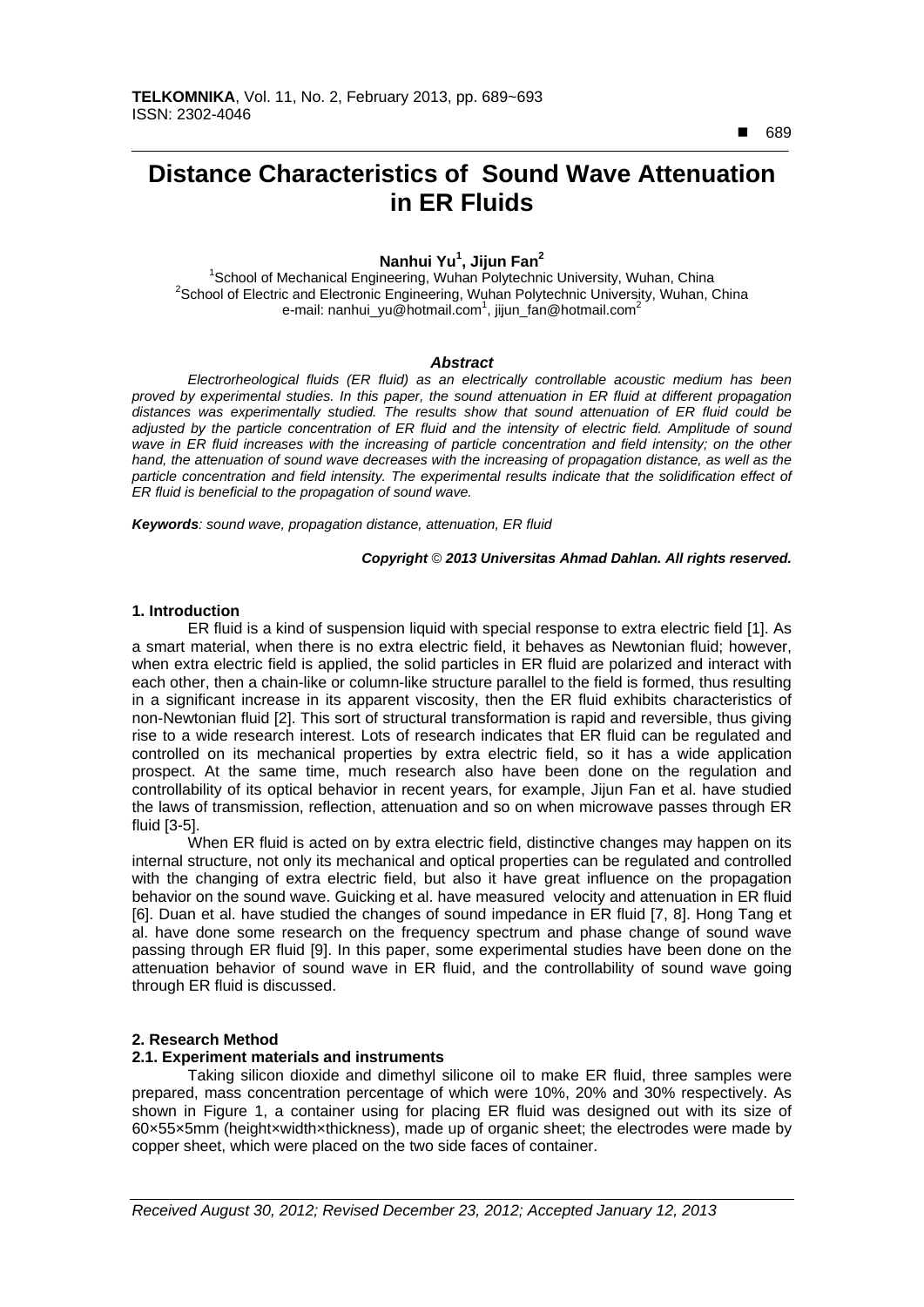The instruments needed in this experiment included: velocimeter, oscilloscope, LF signal generator, high voltage DC power supply, piezoceramic plane loudspeaker et al.



Figure 1. ER fluid sample container

## **2.2. Experimental procedure and principle**

Experimental set-up is illustrated in Figure 2. The velocimeter was equipped with two piezoceramic plane loudspeakers S1 and S2, S1 was connected to the LF signal generator, served as ultrasonic sorce; S2 was connected to the oscilloscope, served as receiver. Meanwhile, the oscilloscope was also connected to the generator. The ER fluid sample was put into container, and placed between S1 and S2, the positive and negative electrodes of high voltage DC power supply were connected with those two electrodes on two size faces of container respectively.

Standing-wave resonance method was adopted in this experiment. Using LF signal generator to output the natural frequency of standing-wave system, asjusting the distance between S1 and S2, then give the wave form on the oscilloscope. The ER fluid sample was placed between S1 and S2, its state could be changed by adjusting voltage of DC power supply. Measuring the maximum amplitude of every wave form occuring during this distance and record the value of this distance.



Figure 2. Experimental set-up diagram

## **3. Results and Analysis**

Figure 3 gives three attenuation curves of sound wave varying with distance when it passes through air, empty container and container with silicon oil respectively. It illustrates that when the distance is fixed, the maximum amplitude of sound wave occurs when it goes through container with oil, next is empty container, the minimum is air; moreover, the sound wave all presents monotonic decreasing trend with the increasing of distance when it goes through the above three different mediums.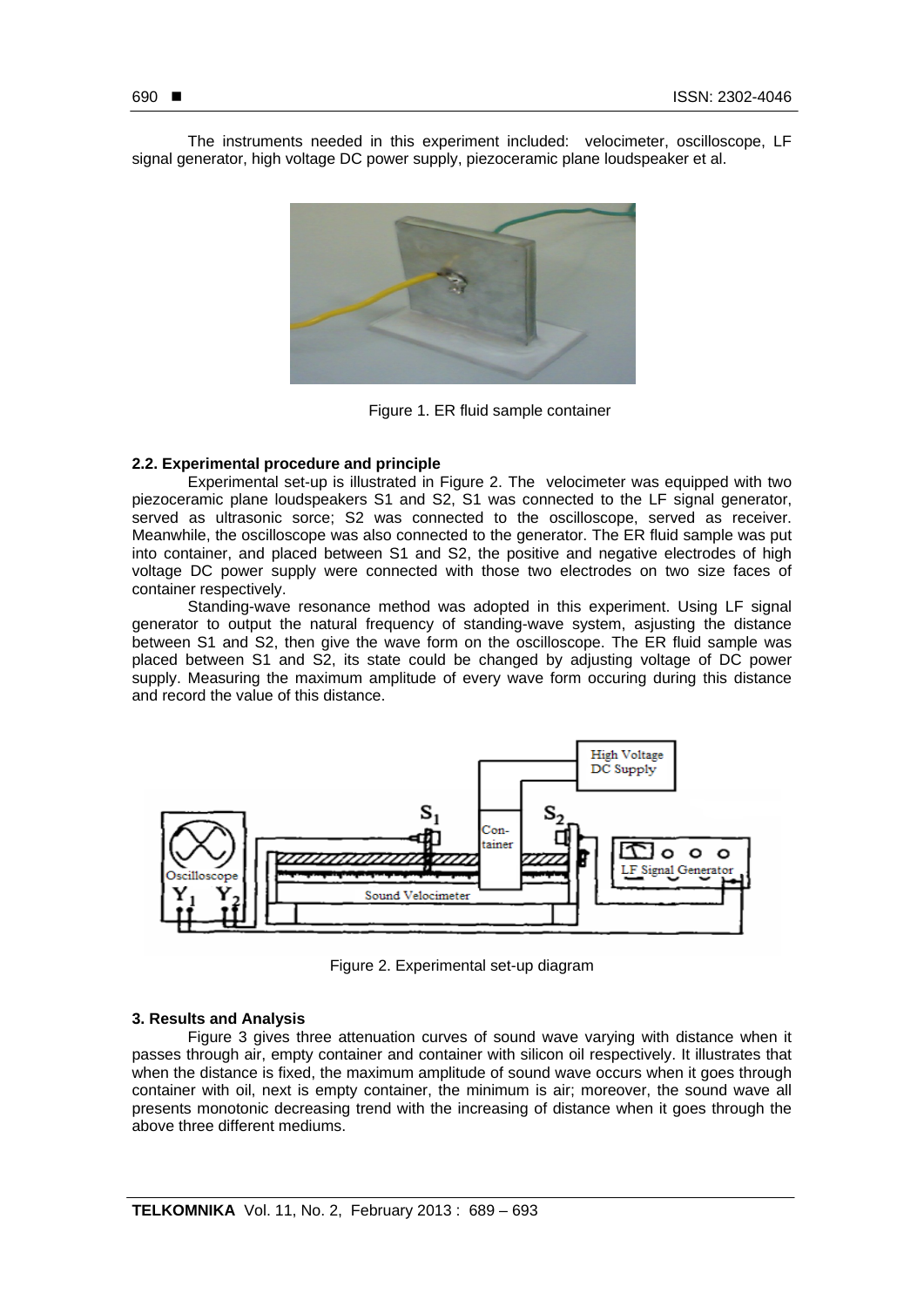

Figure 3. Sound amplitude varies with distance in different mediums

Figure 4 shows three attenuation curves of sound wave varying with distance when sample concentration of ER fluid are 10%, 20% and 30% respectively and no electric field is applied. It indicates that when the distance is fixed, the maximum amplitude of sound wave passing through ER fluid occurs when the concentration of fulid is 30%, next is 20%, the minimum is 10%, that is to say, the amplitude is increasing with the increase of concentration; moreover, the sound wave all has decreasing state with the increasing of distance when it goes through the above fluids with three different concentration, however, the attenuation trend slows down with the increasing of concentration.



Figure 4. Sound amplitude varies with propagation distance and particle Concentration without electric field



Figure 5. Sound amplitude varies with propagation distance and particle Concentration under the same electric field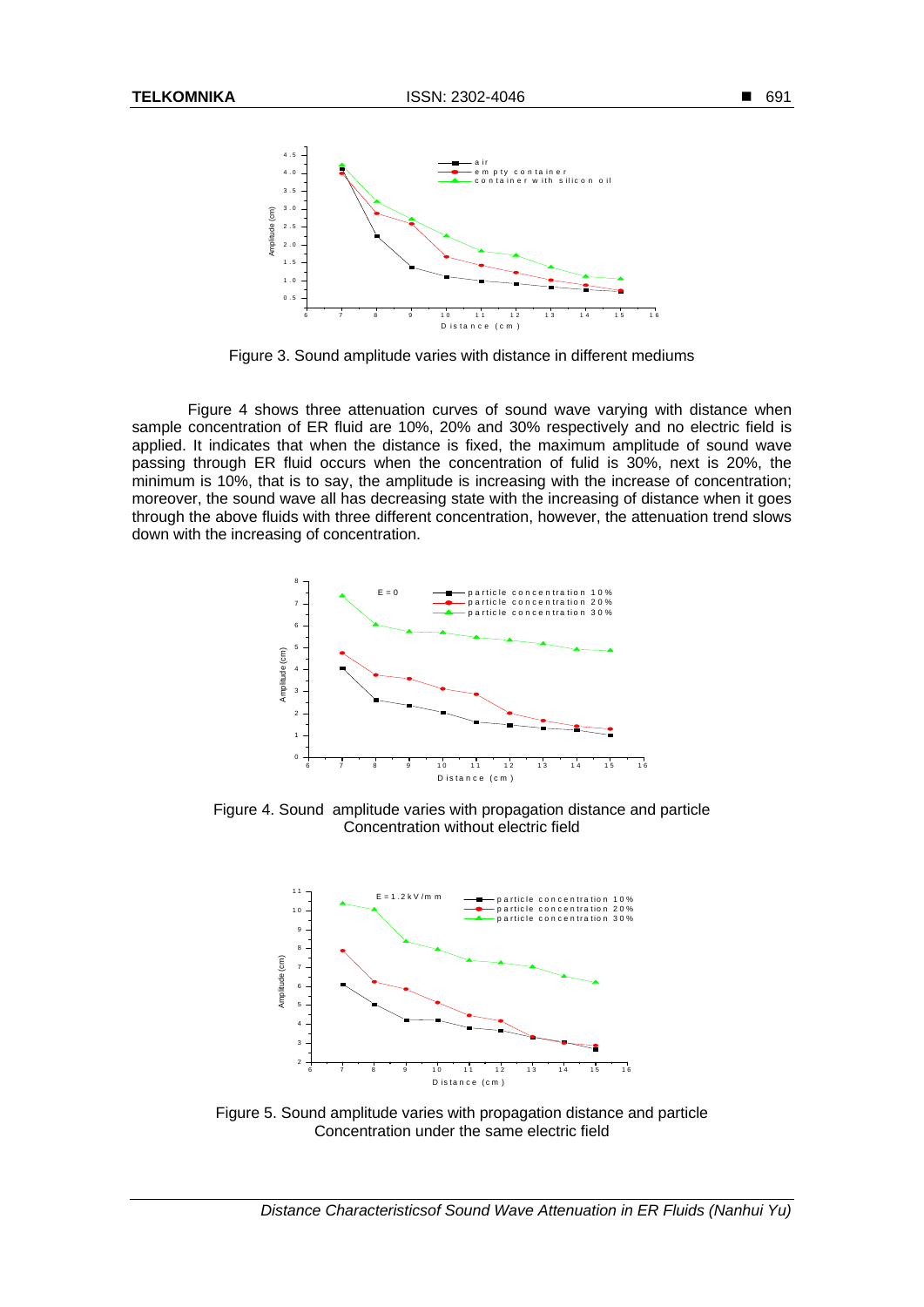Figure 5 exhibits three attenuation curves of sound wave varying with distance when sample concentration of ER fluid are 10%, 20% and 30% respectively and an electric field of 1.2kV/mm is applied. Comparing with Figure 4, it is obvious that they have similar changing rules, that is, the amplitude of sound wave passing through ER fluid is increasing with the increase of concentration; meanwhile, it presents attenuation when the distance increases, its trend slows down with the increasing of concentration. However, the difference between them can also be found, when the concentration is fixed, the sound wave passing through ER fluid with electric field is larger than without it.

Figure 6 shows three attenuation curves of sound wave varying with distance when the intensity of applied electric field are 0.5kV/mm, 0.75kV/mm and 1.0kV/mm respectively and the sample concentration of ER fluid is 20%. It illustrates that when the distance is fixed, the maximum amplitude of sound wave passing through ER fluid occurs when the intensity of electric field is 1.0kV/mm, next is 0.75kV/mm, the minimum is 0.5kV/mm, that is to say, the amplitude is increasing with the increase of electric field; moreover, the amplitude of sound wave passing through ER fluid all presents decreasing state with the increasing of distance under three different electric field, however, the attenuation trend slows down with the increasing of intensity of electric field.



Figure 6. Sound amplitude varies with propagation distance and electric field at the same particle concentration

Figure 7 gives three curves of sound wave varying with electric field when sample concentration of ER fluid are 10%, 20% and 30% respectively. It illustrates that when the distance is fixed, the attenuation amplitude of sound wave passing through ER fluid is increasing with the increase of concentration, as well as electric field intensity.



Figure 7. Sound amplitude varies with electric field and particle concentration at fixed distance